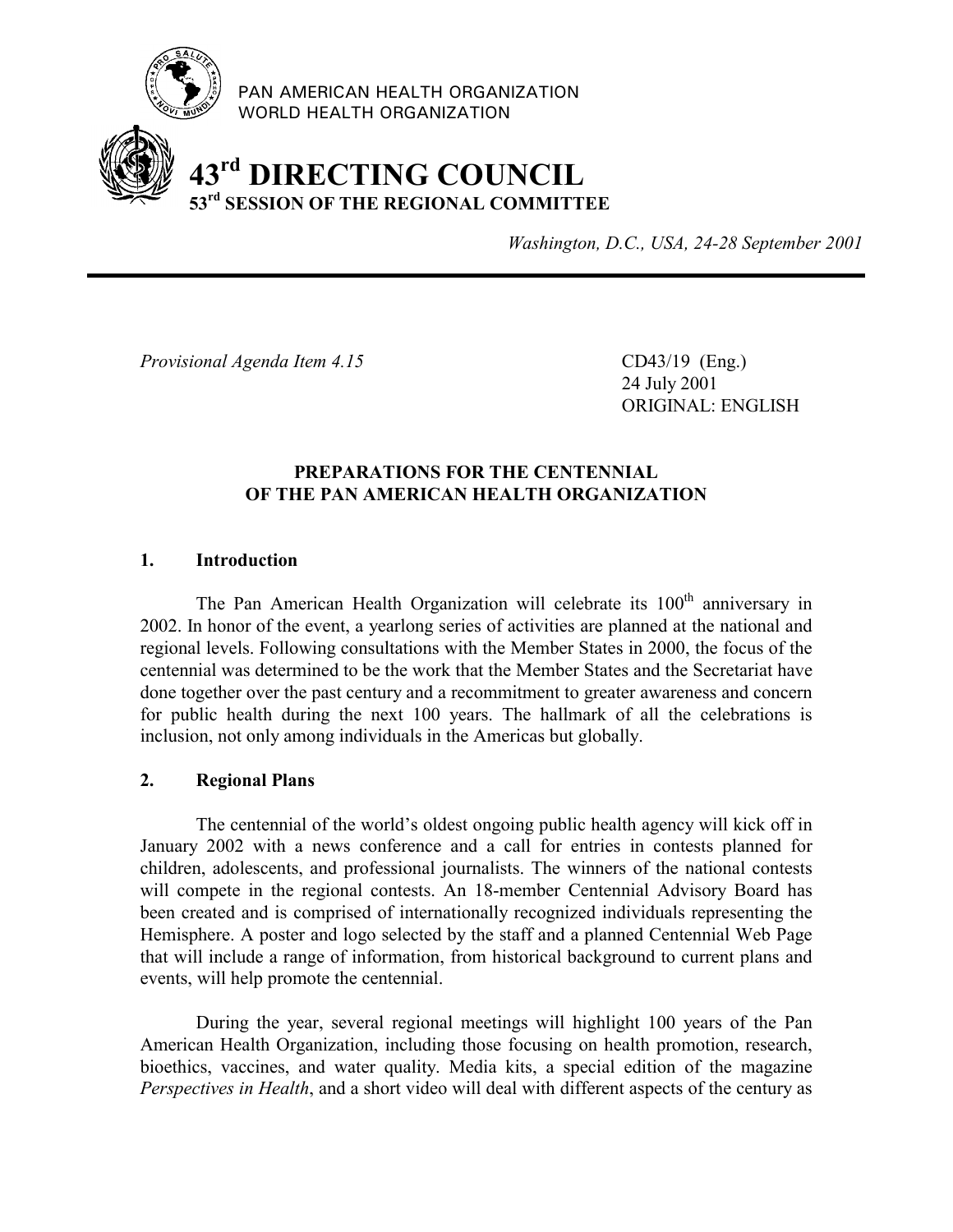CD43/19 (Eng.) Page 2

well as the future of public health. In addition, a series of 15 one-minute videos and a variety of radio spots will be produced and distributed regionally. Various exhibits will be created and shown at such events as the World Health Assembly and the Pan American Sanitary Conference.

World Health Day, 7 April 2002, with a focus on fitness, is another opportunity to highlight the centennial. During the Pan American Sanitary Conference in September, the regional award for the journalism contest will be presented. There also will be a special launch of *Health in the Americas* and the Director's *Quadrennial Report*. A commemorative centennial photo book will highlight 100 years of international public health in captioned images.

As a grand show of Pan Americanism, all the countries in the Americas are asked to plan one special event on the same day, 2 December 2002, which is the actual birthday of the Organization. In Washington, the Regional Public Health Heroes will be honored at a black tie dinner at the Willard Intercontinental Hotel, the site of the founding of PAHO 100 years ago.

#### **3. Country Plans**

There are many common elements among the plans that have been submitted. Each of the countries was asked to create a National Committee that includes various sectors of society and to plan events and select Champions of Health (noted public figures) as well as Public Health Heroes, who are defined as those who have made extraordinary contributions to public health.

Many of the countries now have active National Committees that are working to develop and implement their centennial plans. Several countries will publish histories of the Organization and its accomplishments in collaboration with the ministries of health and other national entities. Almost half of the countries are planning to issue commemorative stamps in honor of the centennial. The countries are making plans to participate in the poster, essay, and journalism contests that will be announced in January 2002. Multimedia campaigns are being planned to include the Internet, print, TV, and radio.

Other activities will include walks for health or other charitable acts, special recognitions, centennial Web pages, presentations of special national distinctions to the Organization and its Director, special sporting events, special meetings and conferences, cultural events, photo exhibits, and issuing commemorative lottery tickets and coins. All countries are planning special activities for 2 December that range from solemn public ceremonies to educational symposia and high profile social events.